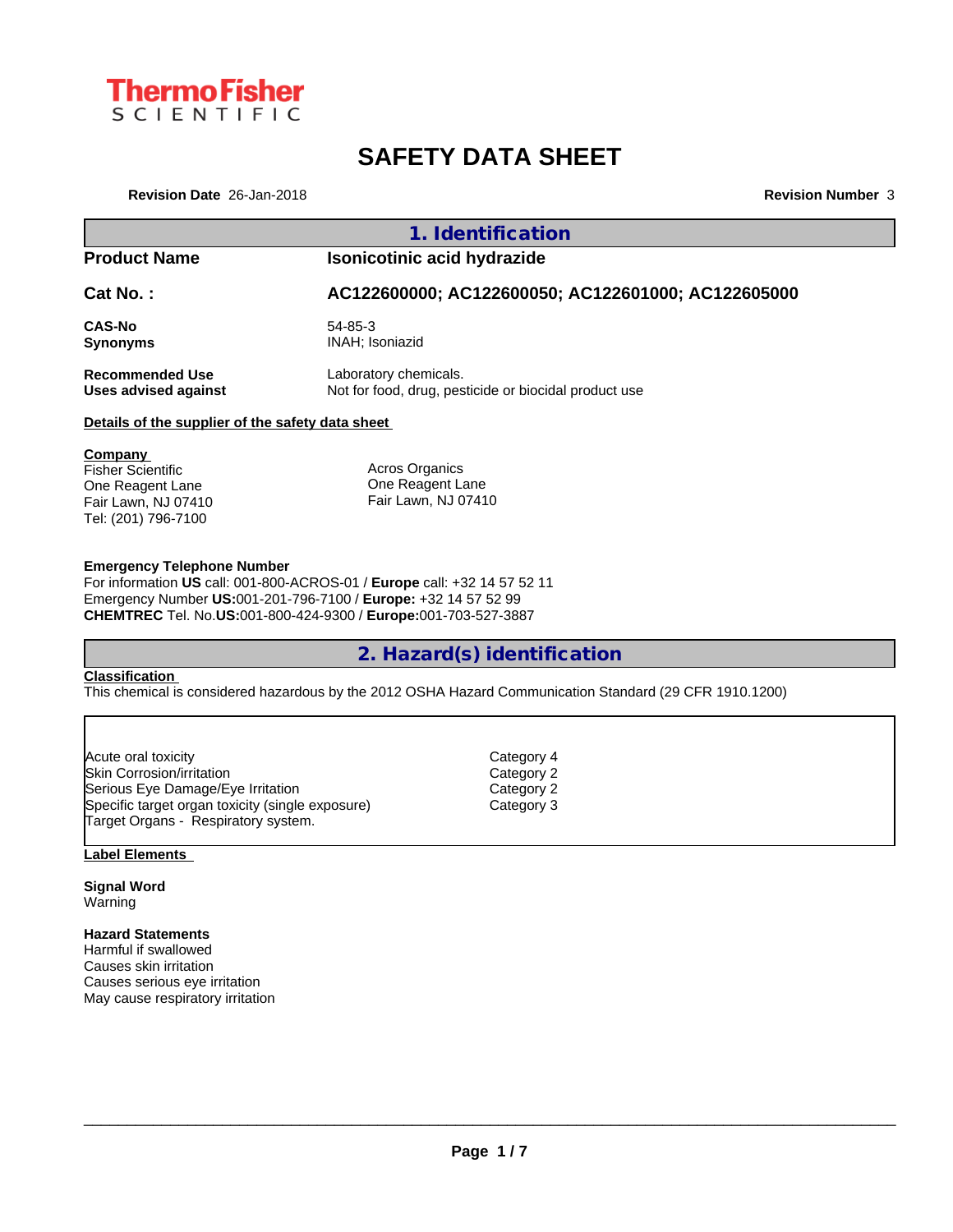

# **Precautionary Statements**

**Prevention**

Wash face, hands and any exposed skin thoroughly after handling

Do not eat, drink or smoke when using this product

Wear protective gloves/protective clothing/eye protection/face protection

Avoid breathing dust/fume/gas/mist/vapors/spray

Use only outdoors or in a well-ventilated area

## **Inhalation**

IF INHALED: Remove victim to fresh air and keep at rest in a position comfortable for breathing Call a POISON CENTER or doctor/physician if you feel unwell

## **Skin**

IF ON SKIN: Wash with plenty of soap and water

If skin irritation occurs: Get medical advice/attention

Take off contaminated clothing and wash before reuse

## **Eyes**

IF IN EYES: Rinse cautiously with water for several minutes. Remove contact lenses, if present and easy to do. Continue rinsing If eye irritation persists: Get medical advice/attention

 $\_$  ,  $\_$  ,  $\_$  ,  $\_$  ,  $\_$  ,  $\_$  ,  $\_$  ,  $\_$  ,  $\_$  ,  $\_$  ,  $\_$  ,  $\_$  ,  $\_$  ,  $\_$  ,  $\_$  ,  $\_$  ,  $\_$  ,  $\_$  ,  $\_$  ,  $\_$  ,  $\_$  ,  $\_$  ,  $\_$  ,  $\_$  ,  $\_$  ,  $\_$  ,  $\_$  ,  $\_$  ,  $\_$  ,  $\_$  ,  $\_$  ,  $\_$  ,  $\_$  ,  $\_$  ,  $\_$  ,  $\_$  ,  $\_$  ,

## **Ingestion**

IF SWALLOWED: Call a POISON CENTER or doctor/physician if you feel unwell

Rinse mouth

## **Storage**

Store in a well-ventilated place. Keep container tightly closed Store locked up

## **Disposal**

Dispose of contents/container to an approved waste disposal plant

## **Hazards not otherwise classified (HNOC)**

None identified

## **3. Composition/Information on Ingredients**

| ananant<br>.∩m                                                  | . .<br>"Nr<br>. .    |       |
|-----------------------------------------------------------------|----------------------|-------|
| hvdra.<br>lo o r<br>acid<br>zine<br>otinic<br>.ov<br>$\cdot$ az | $\sim$<br>.,<br>571- | - J J |

| 4. First-aid measures                                                                                              |  |  |  |  |  |
|--------------------------------------------------------------------------------------------------------------------|--|--|--|--|--|
| If symptoms persist, call a physician.                                                                             |  |  |  |  |  |
| Rinse immediately with plenty of water, also under the eyelids, for at least 15 minutes. Get<br>medical attention. |  |  |  |  |  |
| Obtain medical attention. Wash off immediately with plenty of water for at least 15 minutes.                       |  |  |  |  |  |
| Move to fresh air. Obtain medical attention. If not breathing, give artificial respiration.                        |  |  |  |  |  |
| Clean mouth with water and drink afterwards plenty of water. Get medical attention if<br>symptoms occur.           |  |  |  |  |  |
| None reasonably foreseeable.                                                                                       |  |  |  |  |  |
|                                                                                                                    |  |  |  |  |  |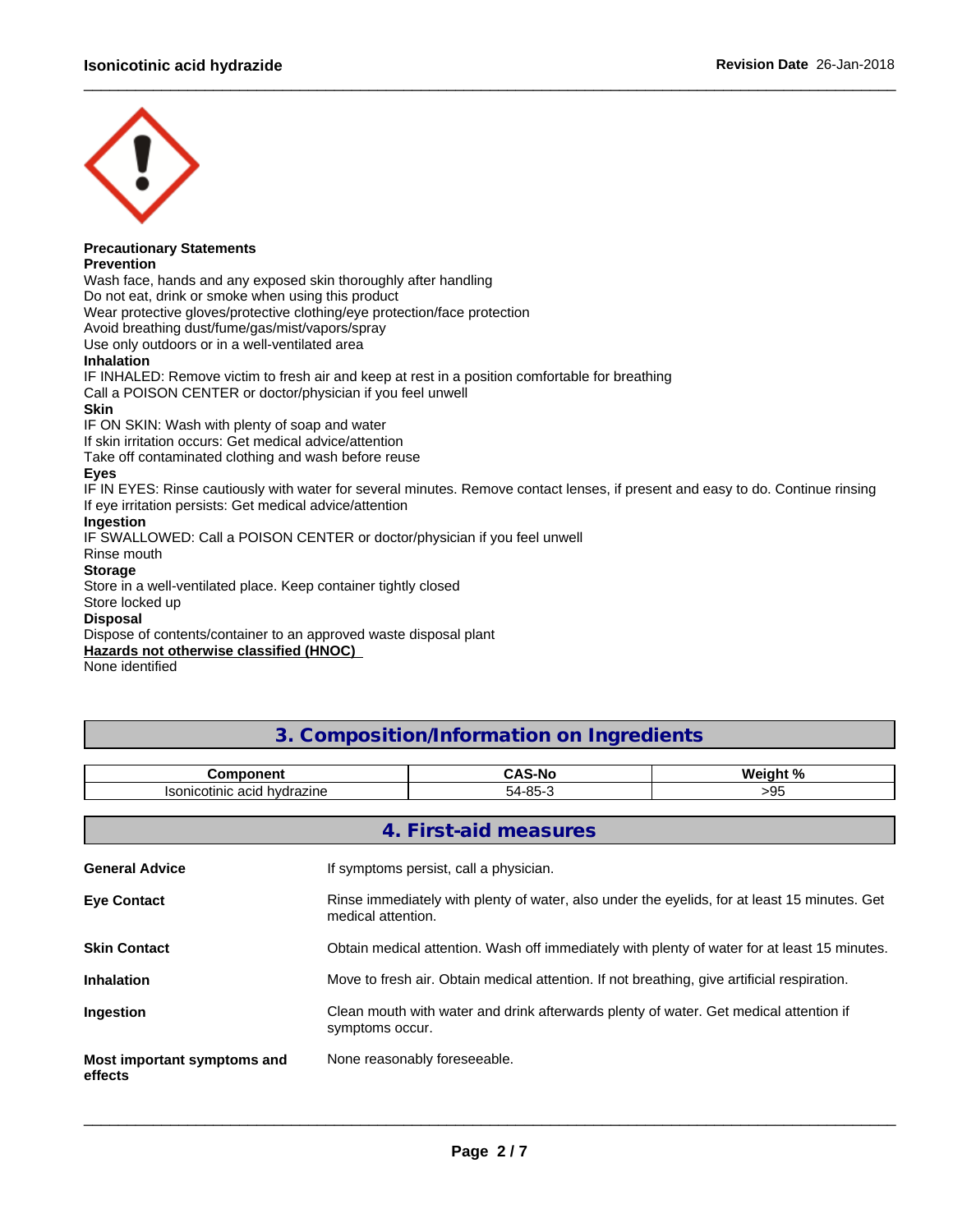## **Notes to Physician** Treat symptomatically **5. Fire-fighting measures Suitable Extinguishing Media** Use water spray, alcohol-resistant foam, dry chemical or carbon dioxide. **Unsuitable Extinguishing Media** No information available **Flash Point**<br> **Method** - **Method** - **Method** - **Method** - **Method** - **Method** - **Method** - **Method No information available Autoignition Temperature Explosion Limits Upper** No data available **Lower** No data available **Sensitivity to Mechanical Impact** No information available **Sensitivity to Static Discharge** No information available

 $\_$  ,  $\_$  ,  $\_$  ,  $\_$  ,  $\_$  ,  $\_$  ,  $\_$  ,  $\_$  ,  $\_$  ,  $\_$  ,  $\_$  ,  $\_$  ,  $\_$  ,  $\_$  ,  $\_$  ,  $\_$  ,  $\_$  ,  $\_$  ,  $\_$  ,  $\_$  ,  $\_$  ,  $\_$  ,  $\_$  ,  $\_$  ,  $\_$  ,  $\_$  ,  $\_$  ,  $\_$  ,  $\_$  ,  $\_$  ,  $\_$  ,  $\_$  ,  $\_$  ,  $\_$  ,  $\_$  ,  $\_$  ,  $\_$  ,

**Specific Hazards Arising from the Chemical** Keep product and empty container away from heat and sources of ignition.

## **Hazardous Combustion Products**

Nitrogen oxides (NOx) Carbon monoxide (CO) Carbon dioxide (CO2) **Protective Equipment and Precautions for Firefighters** As in any fire, wear self-contained breathing apparatus pressure-demand, MSHA/NIOSH (approved or equivalent) and full protective gear.

| <b>NFPA</b><br><b>Health</b>                                                                                                   | <b>Flammability</b>                                                                                                                                                    | <b>Instability</b>                                                                                                                                                             | <b>Physical hazards</b>                                                                 |  |  |  |  |
|--------------------------------------------------------------------------------------------------------------------------------|------------------------------------------------------------------------------------------------------------------------------------------------------------------------|--------------------------------------------------------------------------------------------------------------------------------------------------------------------------------|-----------------------------------------------------------------------------------------|--|--|--|--|
| 2                                                                                                                              | 0                                                                                                                                                                      | 0                                                                                                                                                                              | N/A                                                                                     |  |  |  |  |
|                                                                                                                                | 6. Accidental release measures                                                                                                                                         |                                                                                                                                                                                |                                                                                         |  |  |  |  |
| <b>Personal Precautions</b><br><b>Environmental Precautions</b>                                                                | information.                                                                                                                                                           | Use personal protective equipment. Ensure adequate ventilation. Avoid dust formation.<br>Should not be released into the environment. See Section 12 for additional ecological |                                                                                         |  |  |  |  |
| Methods for Containment and Clean Sweep up or vacuum up spillage and collect in suitable container for disposal. Keep in<br>Up | suitable, closed containers for disposal.                                                                                                                              |                                                                                                                                                                                |                                                                                         |  |  |  |  |
|                                                                                                                                | 7. Handling and storage                                                                                                                                                |                                                                                                                                                                                |                                                                                         |  |  |  |  |
| <b>Handling</b>                                                                                                                | Wear personal protective equipment. Ensure adequate ventilation. Do not get in eyes, on<br>skin, or on clothing. Avoid ingestion and inhalation. Avoid dust formation. |                                                                                                                                                                                |                                                                                         |  |  |  |  |
| <b>Storage</b>                                                                                                                 |                                                                                                                                                                        | Keep containers tightly closed in a dry, cool and well-ventilated place.                                                                                                       |                                                                                         |  |  |  |  |
|                                                                                                                                | 8. Exposure controls / personal protection                                                                                                                             |                                                                                                                                                                                |                                                                                         |  |  |  |  |
| <b>Exposure Guidelines</b>                                                                                                     |                                                                                                                                                                        | This product does not contain any hazardous materials with occupational exposure<br>limitsestablished by the region specific regulatory bodies.                                |                                                                                         |  |  |  |  |
| <b>Engineering Measures</b>                                                                                                    |                                                                                                                                                                        | and safety showers are close to the workstation location.                                                                                                                      | Ensure adequate ventilation, especially in confined areas. Ensure that eyewash stations |  |  |  |  |
| <b>Personal Protective Equipment</b>                                                                                           |                                                                                                                                                                        |                                                                                                                                                                                |                                                                                         |  |  |  |  |
| <b>Eye/face Protection</b>                                                                                                     | Tightly fitting safety goggles.                                                                                                                                        |                                                                                                                                                                                |                                                                                         |  |  |  |  |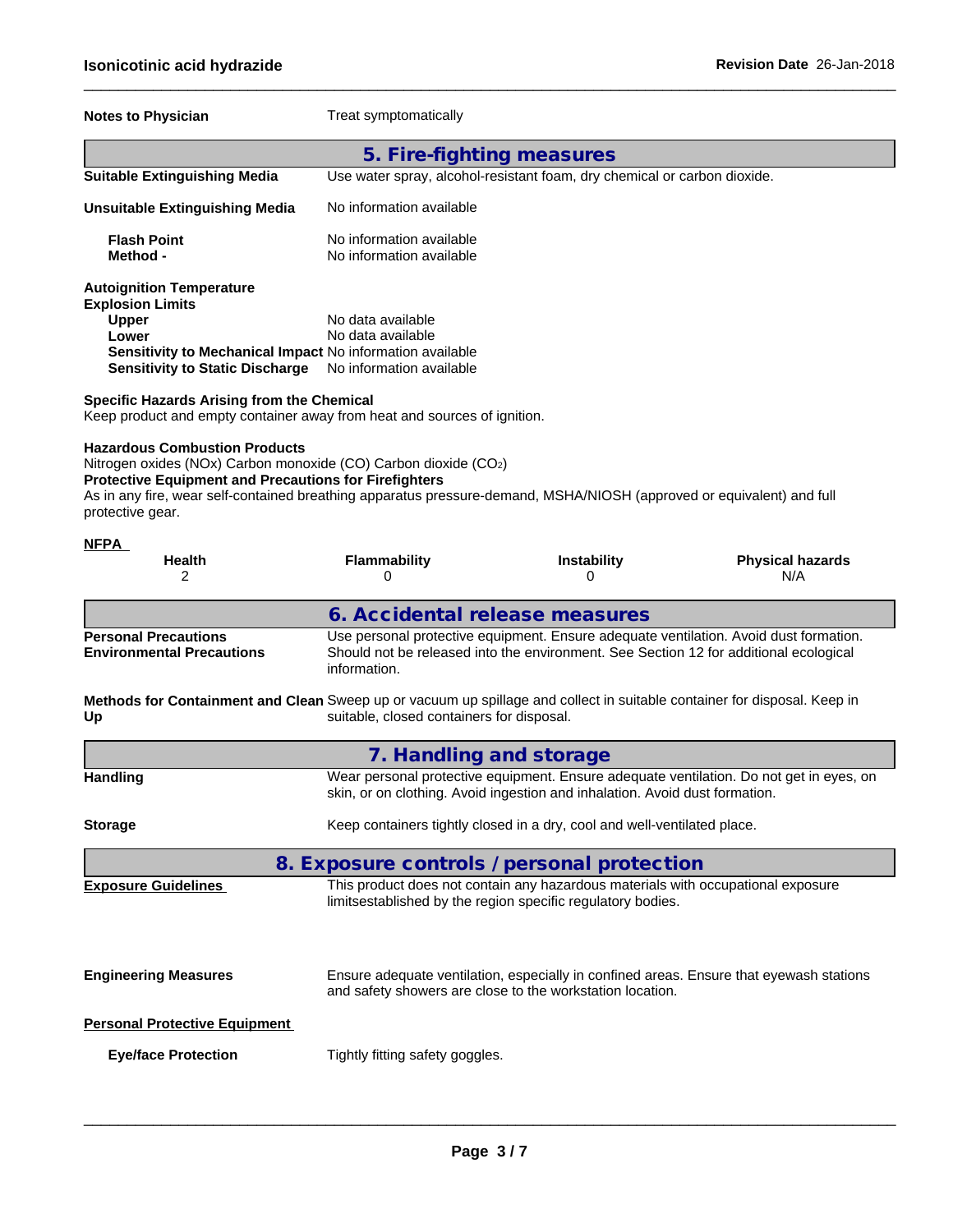| Skin and body protection      | Long sleeved clothing.                                                                                                                                                                                                                                  |
|-------------------------------|---------------------------------------------------------------------------------------------------------------------------------------------------------------------------------------------------------------------------------------------------------|
| <b>Respiratory Protection</b> | Follow the OSHA respirator regulations found in 29 CFR 1910.134 or European Standard<br>EN 149. Use a NIOSH/MSHA or European Standard EN 149 approved respirator if<br>exposure limits are exceeded or if irritation or other symptoms are experienced. |
| <b>Hygiene Measures</b>       | Handle in accordance with good industrial hygiene and safety practice.                                                                                                                                                                                  |

 $\_$  ,  $\_$  ,  $\_$  ,  $\_$  ,  $\_$  ,  $\_$  ,  $\_$  ,  $\_$  ,  $\_$  ,  $\_$  ,  $\_$  ,  $\_$  ,  $\_$  ,  $\_$  ,  $\_$  ,  $\_$  ,  $\_$  ,  $\_$  ,  $\_$  ,  $\_$  ,  $\_$  ,  $\_$  ,  $\_$  ,  $\_$  ,  $\_$  ,  $\_$  ,  $\_$  ,  $\_$  ,  $\_$  ,  $\_$  ,  $\_$  ,  $\_$  ,  $\_$  ,  $\_$  ,  $\_$  ,  $\_$  ,  $\_$  ,

## **9. Physical and chemical properties**

| <b>Physical State</b>                   | Solid                           |
|-----------------------------------------|---------------------------------|
| Appearance                              | White                           |
| Odor                                    | Odorless                        |
| <b>Odor Threshold</b>                   | No information available        |
| рH                                      | $6.0 - 8.0$ 5% ag.sol           |
| <b>Melting Point/Range</b>              | 171 - 173 °C / 339.8 - 343.4 °F |
| <b>Boiling Point/Range</b>              | No information available        |
| <b>Flash Point</b>                      | No information available        |
| <b>Evaporation Rate</b>                 | Not applicable                  |
| Flammability (solid,gas)                | No information available        |
| <b>Flammability or explosive limits</b> |                                 |
| <b>Upper</b>                            | No data available               |
| Lower                                   | No data available               |
| <b>Vapor Pressure</b>                   | No information available        |
| <b>Vapor Density</b>                    | Not applicable                  |
| <b>Specific Gravity</b>                 | No information available        |
| <b>Solubility</b>                       | No information available        |
| Partition coefficient; n-octanol/water  | No data available               |
| <b>Autoignition Temperature</b>         |                                 |
| <b>Decomposition Temperature</b>        | No information available        |
| <b>Viscosity</b>                        | Not applicable                  |
| Molecular Formula                       | C6 H7 N3 O                      |
| <b>Molecular Weight</b>                 | 137.14                          |
|                                         |                                 |

# **10. Stability and reactivity**

| <b>Reactive Hazard</b>                                                                             | None known, based on information available                                                            |  |  |  |  |
|----------------------------------------------------------------------------------------------------|-------------------------------------------------------------------------------------------------------|--|--|--|--|
| <b>Stability</b>                                                                                   | Light sensitive. Moisture sensitive.                                                                  |  |  |  |  |
| <b>Conditions to Avoid</b>                                                                         | Incompatible products. Excess heat. Avoid dust formation. Exposure to light. Exposure to<br>moisture. |  |  |  |  |
| <b>Incompatible Materials</b>                                                                      | Strong oxidizing agents, Strong acids, Strong bases                                                   |  |  |  |  |
| Hazardous Decomposition Products Nitrogen oxides (NOx), Carbon monoxide (CO), Carbon dioxide (CO2) |                                                                                                       |  |  |  |  |
| <b>Hazardous Polymerization</b>                                                                    | Hazardous polymerization does not occur.                                                              |  |  |  |  |
| <b>Hazardous Reactions</b>                                                                         | None under normal processing.                                                                         |  |  |  |  |
|                                                                                                    |                                                                                                       |  |  |  |  |

**11. Toxicological information**

## **Acute Toxicity**

## **Product Information**

| <b>Component Information</b>                                |                                           |             |                 |  |  |  |  |  |  |
|-------------------------------------------------------------|-------------------------------------------|-------------|-----------------|--|--|--|--|--|--|
| Component                                                   | LD50 Oral                                 | LD50 Dermal | ∟C50 Inhalation |  |  |  |  |  |  |
| (Rat,<br>$LD50 = 1250$ mg/kg<br>Isonicotinic acid hydrazine |                                           | Not listed  | Not listed      |  |  |  |  |  |  |
| The collection of a within Organization of the              | الملطول ويتماسم والمستور والمستردع والملا |             |                 |  |  |  |  |  |  |

**Toxicologically Synergistic** No information available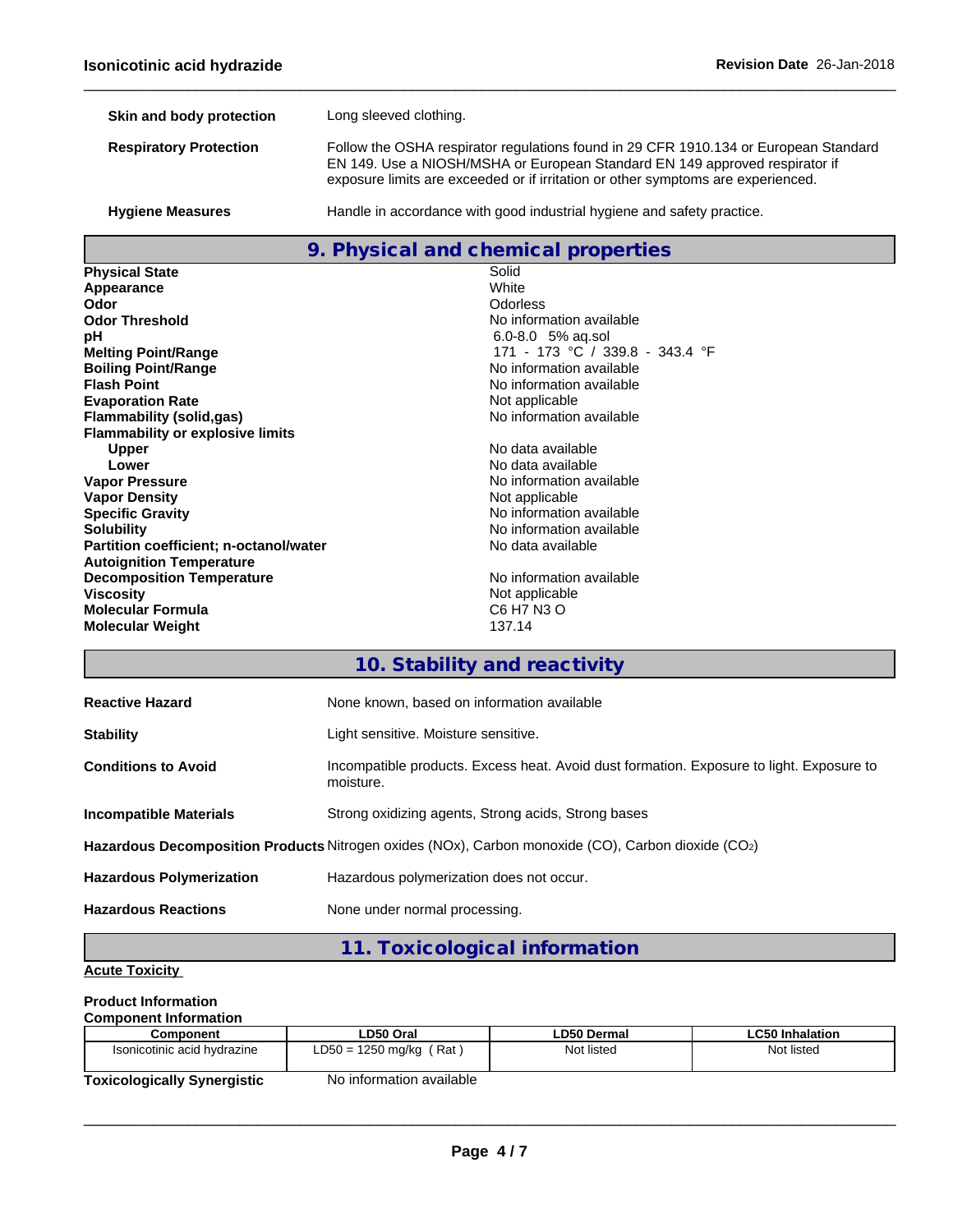**Products**

| <b>Irritation</b>                                                      |                                                                       | No information available                                                                 |                                                                                                                                                                               |              |             |               |  |  |  |  |  |  |
|------------------------------------------------------------------------|-----------------------------------------------------------------------|------------------------------------------------------------------------------------------|-------------------------------------------------------------------------------------------------------------------------------------------------------------------------------|--------------|-------------|---------------|--|--|--|--|--|--|
| <b>Sensitization</b>                                                   |                                                                       | No information available                                                                 |                                                                                                                                                                               |              |             |               |  |  |  |  |  |  |
| Carcinogenicity                                                        |                                                                       | The table below indicates whether each agency has listed any ingredient as a carcinogen. |                                                                                                                                                                               |              |             |               |  |  |  |  |  |  |
| Component                                                              | <b>CAS-No</b>                                                         | <b>IARC</b>                                                                              | <b>NTP</b>                                                                                                                                                                    | <b>ACGIH</b> | <b>OSHA</b> | <b>Mexico</b> |  |  |  |  |  |  |
| Isonicotinic acid<br>hydrazine                                         | 54-85-3                                                               | Not listed                                                                               | Not listed                                                                                                                                                                    | Not listed   | Not listed  | Not listed    |  |  |  |  |  |  |
| <b>Mutagenic Effects</b>                                               |                                                                       |                                                                                          | No information available                                                                                                                                                      |              |             |               |  |  |  |  |  |  |
| <b>Reproductive Effects</b>                                            |                                                                       | No information available.                                                                |                                                                                                                                                                               |              |             |               |  |  |  |  |  |  |
| <b>Developmental Effects</b>                                           |                                                                       | No information available.                                                                |                                                                                                                                                                               |              |             |               |  |  |  |  |  |  |
| <b>Teratogenicity</b>                                                  |                                                                       | No information available.                                                                |                                                                                                                                                                               |              |             |               |  |  |  |  |  |  |
| <b>STOT - single exposure</b><br><b>STOT - repeated exposure</b>       |                                                                       | Respiratory system<br>None known                                                         |                                                                                                                                                                               |              |             |               |  |  |  |  |  |  |
| <b>Aspiration hazard</b>                                               | No information available                                              |                                                                                          |                                                                                                                                                                               |              |             |               |  |  |  |  |  |  |
| Symptoms / effects, both acute and No information available<br>delayed |                                                                       |                                                                                          |                                                                                                                                                                               |              |             |               |  |  |  |  |  |  |
| <b>Endocrine Disruptor Information</b>                                 |                                                                       | No information available                                                                 |                                                                                                                                                                               |              |             |               |  |  |  |  |  |  |
| <b>Other Adverse Effects</b>                                           |                                                                       | The toxicological properties have not been fully investigated.                           |                                                                                                                                                                               |              |             |               |  |  |  |  |  |  |
|                                                                        |                                                                       |                                                                                          | 12. Ecological information                                                                                                                                                    |              |             |               |  |  |  |  |  |  |
| <b>Ecotoxicity</b><br>Do not empty into drains.                        |                                                                       |                                                                                          |                                                                                                                                                                               |              |             |               |  |  |  |  |  |  |
| <b>Persistence and Degradability</b><br>Persistence is unlikely        |                                                                       |                                                                                          |                                                                                                                                                                               |              |             |               |  |  |  |  |  |  |
|                                                                        | <b>Bioaccumulation/Accumulation</b><br>No information available.      |                                                                                          |                                                                                                                                                                               |              |             |               |  |  |  |  |  |  |
| <b>Mobility</b>                                                        | Will likely be mobile in the environment due to its water solubility. |                                                                                          |                                                                                                                                                                               |              |             |               |  |  |  |  |  |  |
| Component                                                              |                                                                       |                                                                                          |                                                                                                                                                                               | log Pow      |             |               |  |  |  |  |  |  |
|                                                                        | Isonicotinic acid hydrazine                                           |                                                                                          |                                                                                                                                                                               |              | 0.7         |               |  |  |  |  |  |  |
|                                                                        |                                                                       |                                                                                          | 13. Disposal considerations                                                                                                                                                   |              |             |               |  |  |  |  |  |  |
| <b>Waste Disposal Methods</b>                                          |                                                                       |                                                                                          | Chemical waste generators must determine whether a discarded chemical is classified as a<br>hazardous waste. Chemical waste generators must also consult local, regional, and |              |             |               |  |  |  |  |  |  |

**Delayed and immediate effects as well as chronic effects from short and long-term exposure**

 $\_$  ,  $\_$  ,  $\_$  ,  $\_$  ,  $\_$  ,  $\_$  ,  $\_$  ,  $\_$  ,  $\_$  ,  $\_$  ,  $\_$  ,  $\_$  ,  $\_$  ,  $\_$  ,  $\_$  ,  $\_$  ,  $\_$  ,  $\_$  ,  $\_$  ,  $\_$  ,  $\_$  ,  $\_$  ,  $\_$  ,  $\_$  ,  $\_$  ,  $\_$  ,  $\_$  ,  $\_$  ,  $\_$  ,  $\_$  ,  $\_$  ,  $\_$  ,  $\_$  ,  $\_$  ,  $\_$  ,  $\_$  ,  $\_$  ,

|                                   | 14. Transport information |  |  |  |
|-----------------------------------|---------------------------|--|--|--|
|                                   | Not regulated             |  |  |  |
| <u>DOT</u><br>T <u>DG</u><br>IATA | Not regulated             |  |  |  |
|                                   | Not regulated             |  |  |  |
| <b>IMDG/IMO</b>                   | Not regulated             |  |  |  |
| 15. Regulatory information        |                           |  |  |  |

national hazardous waste regulations to ensure complete and accurate classification.

 $\_$  ,  $\_$  ,  $\_$  ,  $\_$  ,  $\_$  ,  $\_$  ,  $\_$  ,  $\_$  ,  $\_$  ,  $\_$  ,  $\_$  ,  $\_$  ,  $\_$  ,  $\_$  ,  $\_$  ,  $\_$  ,  $\_$  ,  $\_$  ,  $\_$  ,  $\_$  ,  $\_$  ,  $\_$  ,  $\_$  ,  $\_$  ,  $\_$  ,  $\_$  ,  $\_$  ,  $\_$  ,  $\_$  ,  $\_$  ,  $\_$  ,  $\_$  ,  $\_$  ,  $\_$  ,  $\_$  ,  $\_$  ,  $\_$  ,

## **International Inventories**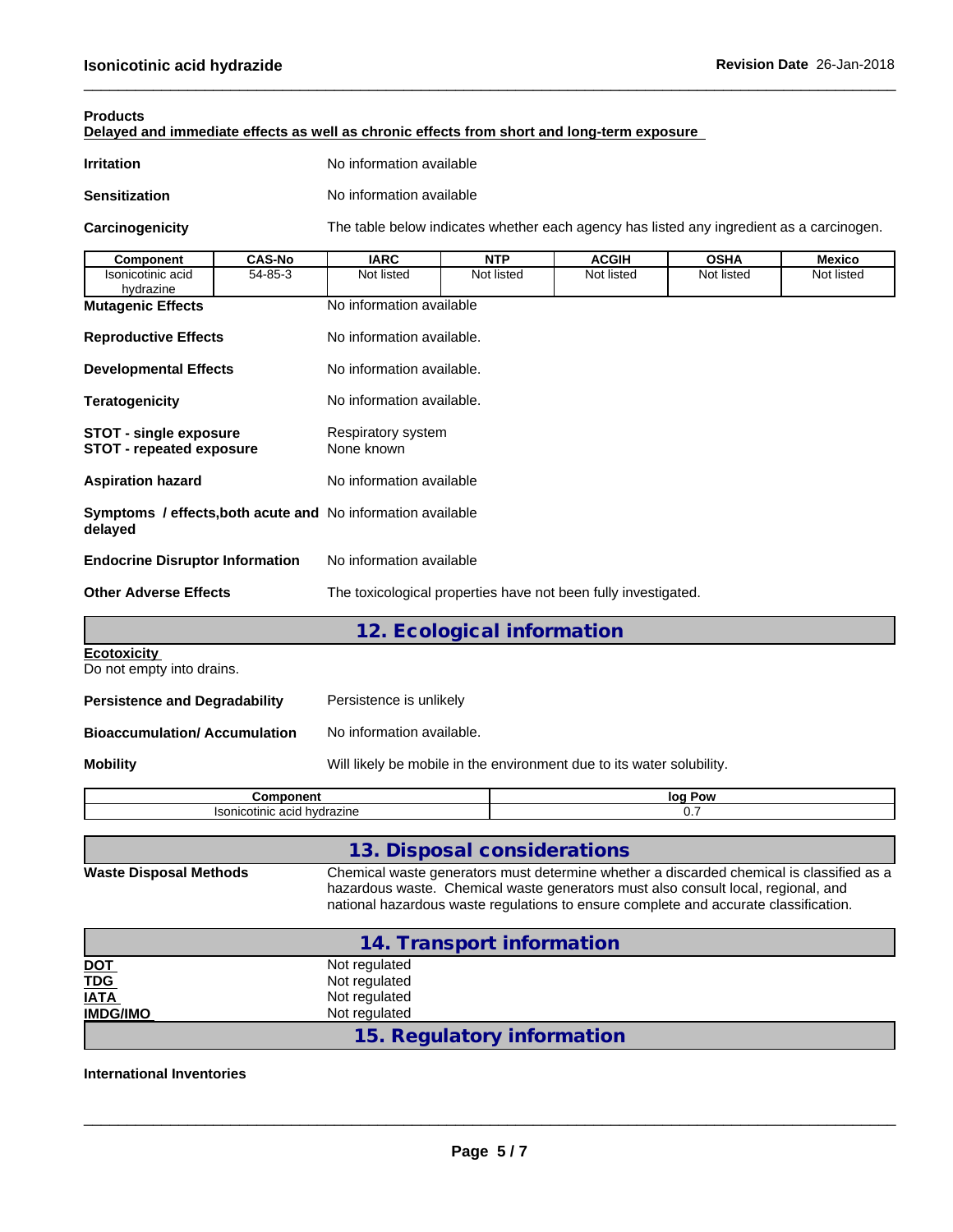| Component                                  | TSC <sub>r</sub> | DSI | <b>NDSL</b> | <b>EINEC<sup>-</sup></b> | <b>ELINCS</b> | <b>NLP</b> | <b>PICCS</b> | <b>ENCS</b> | <b>AICS</b> | <b>IECSC</b> | <b>IZEOI</b><br>NEVL |
|--------------------------------------------|------------------|-----|-------------|--------------------------|---------------|------------|--------------|-------------|-------------|--------------|----------------------|
| 'nic acid hvdrazine<br><b>Isonicotinic</b> |                  |     |             | 200-214-6                |               |            |              |             |             |              |                      |

 $\_$  ,  $\_$  ,  $\_$  ,  $\_$  ,  $\_$  ,  $\_$  ,  $\_$  ,  $\_$  ,  $\_$  ,  $\_$  ,  $\_$  ,  $\_$  ,  $\_$  ,  $\_$  ,  $\_$  ,  $\_$  ,  $\_$  ,  $\_$  ,  $\_$  ,  $\_$  ,  $\_$  ,  $\_$  ,  $\_$  ,  $\_$  ,  $\_$  ,  $\_$  ,  $\_$  ,  $\_$  ,  $\_$  ,  $\_$  ,  $\_$  ,  $\_$  ,  $\_$  ,  $\_$  ,  $\_$  ,  $\_$  ,  $\_$  ,

**Legend: X - Listed**

**E - Indicates a substance that is the subject of a Section 5(e) Consent order under TSCA.**

**F - Indicates a substance that is the subject of a Section 5(f) Rule under TSCA.**

**N - Indicates a polymeric substance containing no free-radical initiator in its inventory name but is considered to cover the designated polymer made with any free-radical initiator regardless of the amount used.**

**P - Indicates a commenced PMN substance**

**R - Indicates a substance that is the subject of a Section 6 risk management rule under TSCA.**

**S - Indicates a substance that is identified in a proposed or final Significant New Use Rule**

**T - Indicates a substance that is the subject of a Section 4 test rule under TSCA.**

**XU - Indicates a substance exempt from reporting under the Inventory Update Rule, i.e. Partial Updating of the TSCA Inventory Data Base Production and Site Reports (40 CFR 710(B).**

**Y1 - Indicates an exempt polymer that has a number-average molecular weight of 1,000 or greater.**

**Y2 - Indicates an exempt polymer that is a polyester and is made only from reactants included in a specified list of low concern reactants that comprises one of the eligibility criteria for the exemption rule.**

#### **U.S. Federal Regulations**

| <b>TSCA 12(b)</b>                                                           | Not applicable                                             |
|-----------------------------------------------------------------------------|------------------------------------------------------------|
| <b>SARA 313</b>                                                             | Not applicable                                             |
| <b>SARA 311/312 Hazard Categories</b>                                       | See section 2 for more information                         |
| <b>CWA (Clean Water Act)</b>                                                | Not applicable                                             |
| <b>Clean Air Act</b>                                                        | Not applicable                                             |
| <b>OSHA</b> Occupational Safety and Health Administration<br>Not applicable |                                                            |
| <b>CERCLA</b>                                                               | Not applicable                                             |
| <b>California Proposition 65</b>                                            | This product does not contain any Proposition 65 chemicals |
| U.S. State Right-to-Know<br><b>Regulations</b>                              | Not applicable                                             |

## **U.S. Department of Transportation**

| Reportable Quantity (RQ):          | N |
|------------------------------------|---|
| <b>DOT Marine Pollutant</b>        | N |
| <b>DOT Severe Marine Pollutant</b> | N |

## **U.S. Department of Homeland Security**

This product does not contain any DHS chemicals.

## **Other International Regulations**

**Mexico - Grade** No information available

|                                                                      | 16. Other information                                                                                        |
|----------------------------------------------------------------------|--------------------------------------------------------------------------------------------------------------|
| <b>Prepared By</b>                                                   | <b>Regulatory Affairs</b><br>Thermo Fisher Scientific<br>Email: EMSDS.RA@thermofisher.com                    |
| <b>Revision Date</b><br><b>Print Date</b><br><b>Revision Summary</b> | 26-Jan-2018<br>26-Jan-2018<br>This document has been updated to comply with the US OSHA HazCom 2012 Standard |
|                                                                      |                                                                                                              |